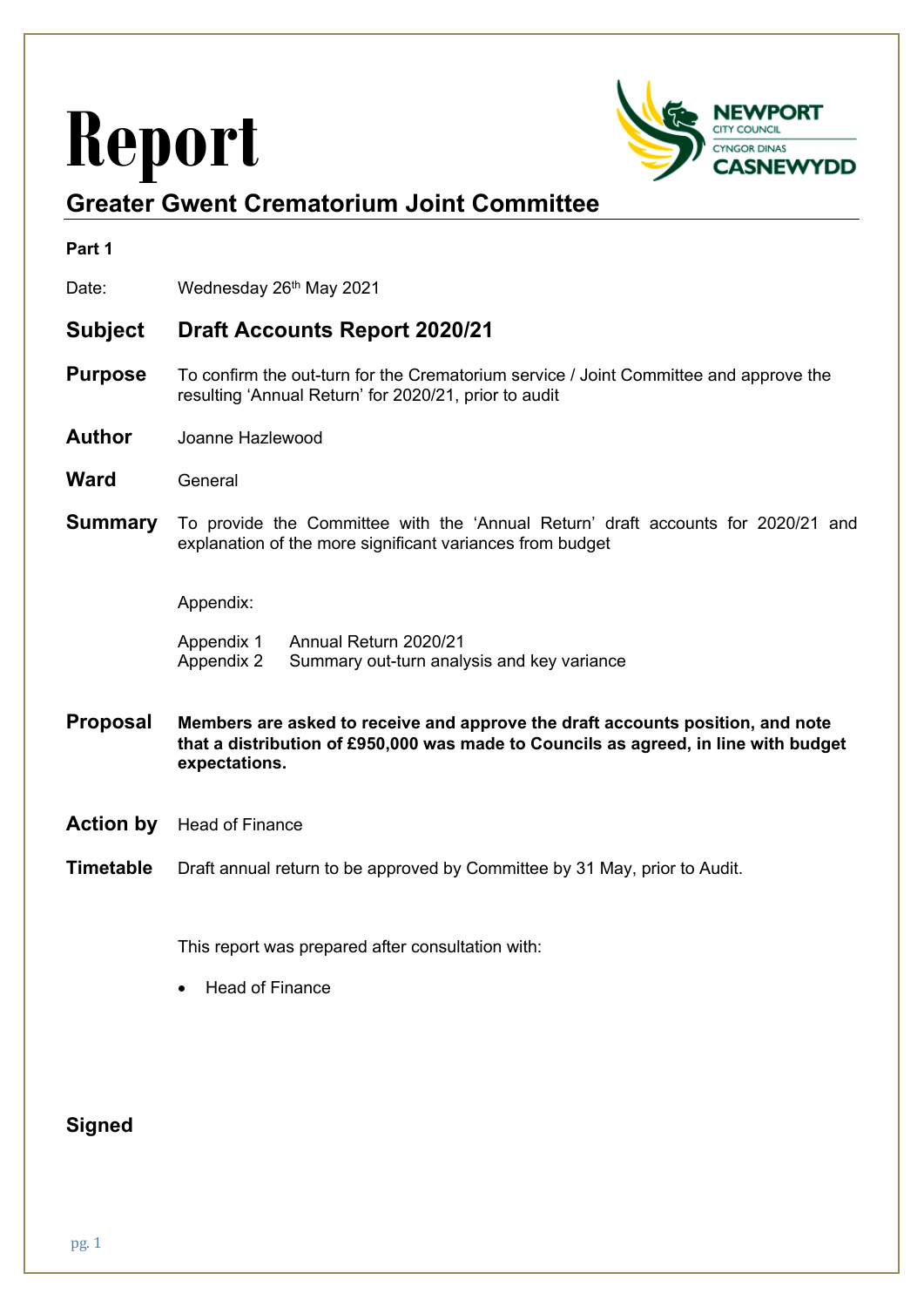# **Background**

At the last Committee meeting held in January, the projected out-turn was £171k in deficit. This was reported based on the downfall in income levels to budget, throughout the year, and the increasing premises related costs, due to essential cremator repairs/maintenance. The Committee agreed to maintain a distribution of £950,000, and to fund any deficit from the Committee's balances, if required.

The draft out-turn position is showing a surplus of £63,028, and the variance to forecast has come about by increasing levels of income in the last quarter of the year, but also the forecast in January was including the year end accrual adjustment that took out March income, paid in April.

Appendix 2 highlights the variance between draft out-turn position and budget, which showed a surplus of £149,249. Overall compared to the previous year, income levels are still lower, despite there being a pandemic. The additional premises costs incurred during the year, can be attributed to £56k to install a new roof. This expenditure was approved by Committee, as part of the overall programme of required works, and has reduced the overall surplus, and therefore the Committee's balances. The underspend in supplies and services, is due to there being no purchase of stone burial memorials within the financial year.

## **Risks**

The accounts are prepared in accordance with required codes of practice and notes relating to risks are included where appropriate

## **Links to Council Policies and Priorities**

The overall aim of the recommendation is to ensure that reserve levels can continue to support the delivery of the Cremation service, and protect the financial health of the service.

## **Options Available and considered**

The out-turn position shows that after making a distribution of £950,000 the surplus will increase balances by £63,028, to a total of £1,437,303 going forward into 21/22. The overall distribution to Councils will have been made in accordance with agreed budget expectations.

The Committee has the following options available:

- a) Agree a distribution of the additional surplus of £63,028
- b) Increase balances held by the Committee by £63,028

# **Preferred Option and Why**

The preferred option is to increase the balances held by the Committee, to enable the ongoing programme of essential works, previously agreed by Committee.

# **Comments of Chief Financial Officer**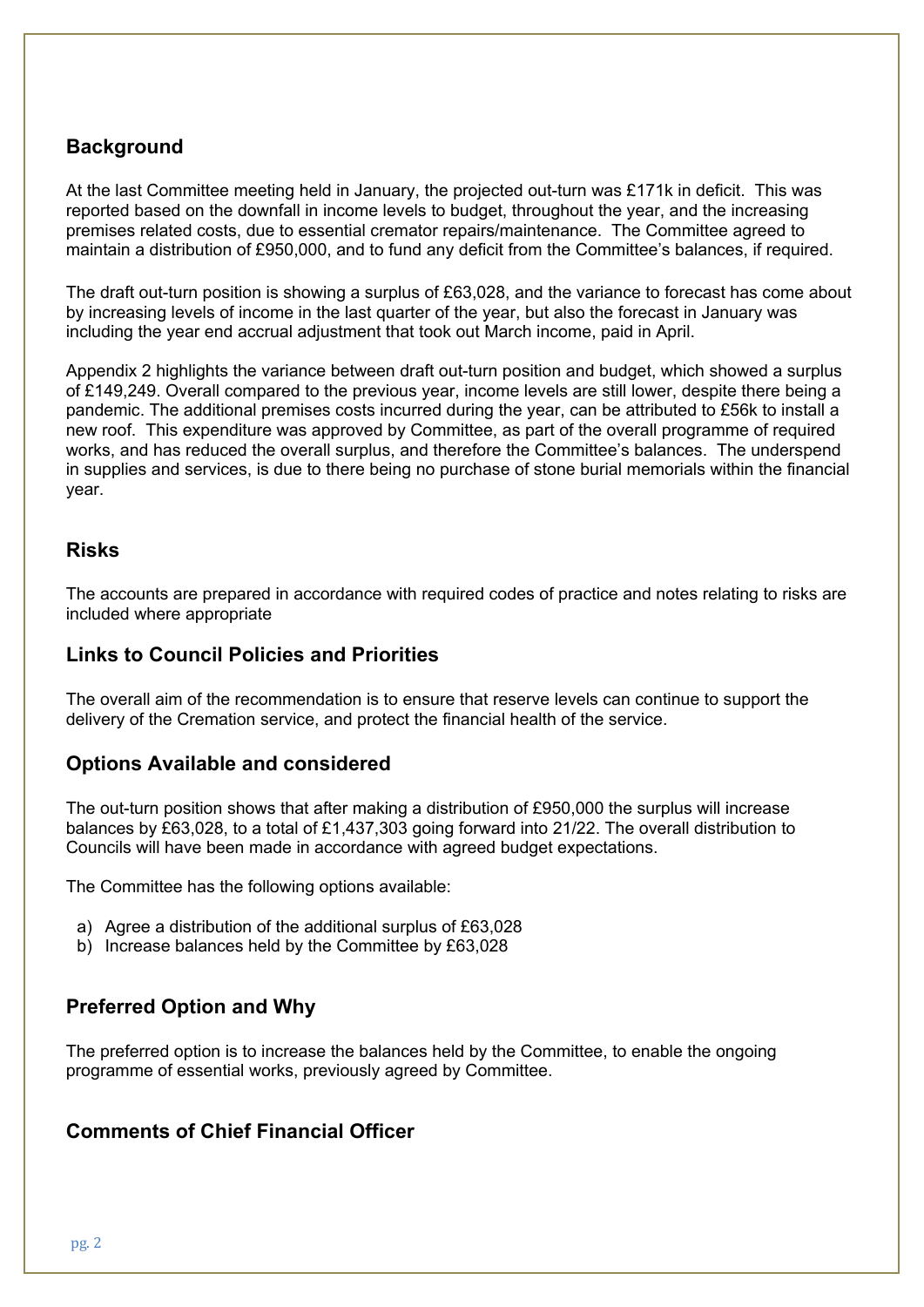It is pleasing to note the improved position resulting from increased income in the last quarter of the financial year which will mean that no drawdown from reserves are required to fund the distribution of surpluses to Councils at budgeted levels.

A relatively small increase in reserves levels will be achieved from the position as shown and given the already good level of reserves, the Committee could agree to distribute this as an additional distribution though the amounts per Authority would be very small. On balance therefore, it would also be reasonable to retain this and increase reserve levels and the Committee could review this again by way of a 'higher than budgeted' distribution in 2021/22, taking account of the financial position / forecasts when that is being considered as well as further understanding of the improvements / maintenance of the crematorium.

# **Comments of Monitoring Officer**

There are no legal issues arising from this report

# **Comments of Head of People and Business Change**

There are no HR or People and Business Change related matters arising from this report.

# **Comments of Cabinet Member**

It is pleasing to note the surplus position at year end

**Local Issues**

n/a

# **Scrutiny Committees**

n/a

### **Equalities Impact Assessment and the Equalities Act 2010** n/a

## **Children and Families (Wales) Measure**

n/a

## **Wellbeing of Future Generations (Wales) Act 2015**

In the main, this is not applicable as the accounts are a backwards looking document, reporting on facts as at 31st March 2021. In saying this, the Committee are mindful of the Act when considering financial issues and the reserves and provisions in the Crematorium accounts and how these contribute to the achievement of the Act, in particular securing financial resilience and managing risks.

# **Crime and Disorder Act 1998**

n/a

#### **Consultation** n/a

**Background Papers**

n/a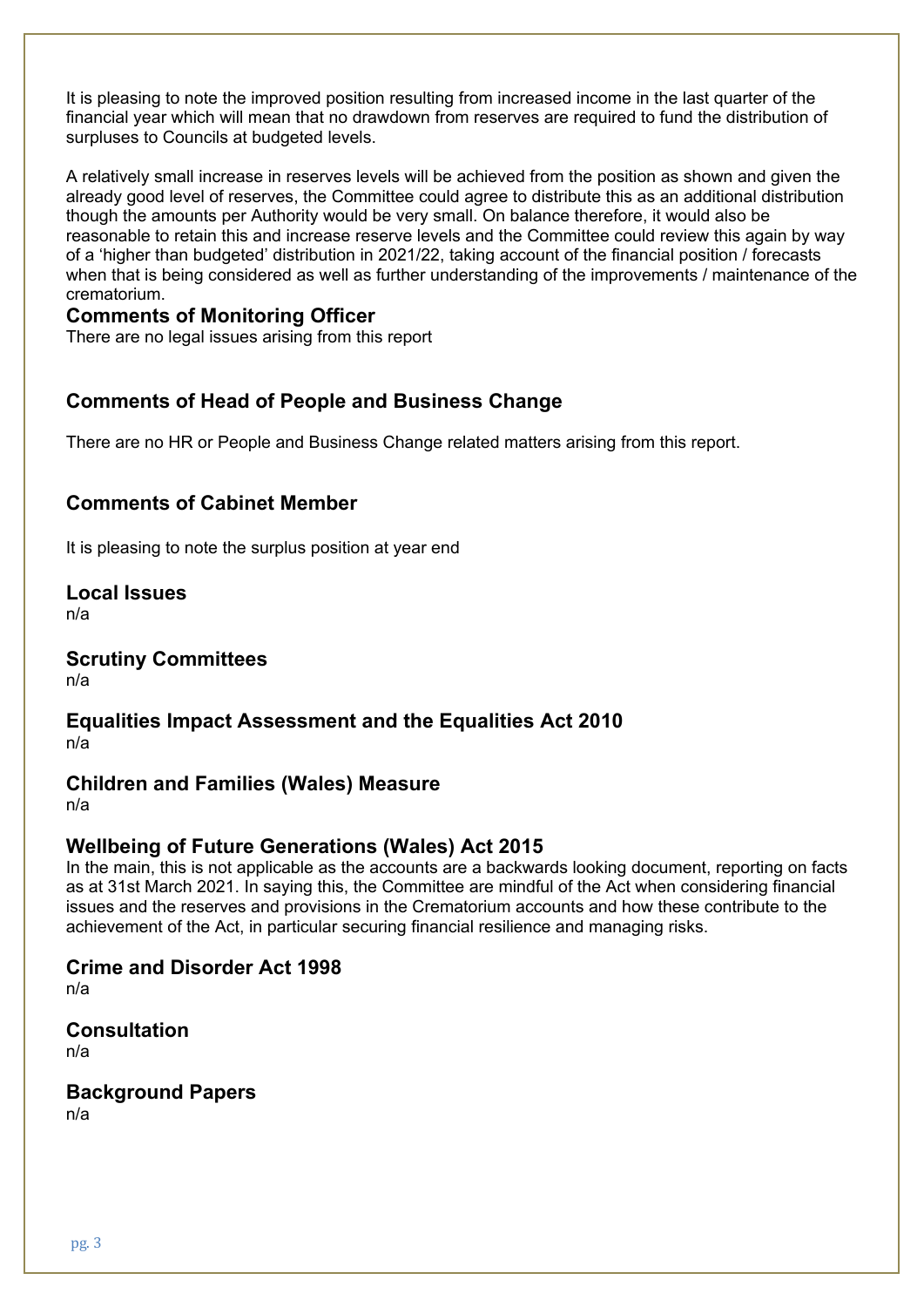# **Accounting statements 2020-21 for:**

# **Name of body: GWENT CREMATION COMMITTEE**

|                                                           | <b>Year ending</b>      |                         | Notes and guidance for compilers                                                                                                                                                                                   |  |  |  |
|-----------------------------------------------------------|-------------------------|-------------------------|--------------------------------------------------------------------------------------------------------------------------------------------------------------------------------------------------------------------|--|--|--|
|                                                           | 31 March<br>2020<br>(E) | 31 March<br>2021<br>(E) | Please round all figures to nearest £.<br>Do not leave any boxes blank and report £0 or nil<br>balances. All figures must agree to the underlying<br>financial records for the relevant year.                      |  |  |  |
| Statement of income and expenditure/receipts and payments |                         |                         |                                                                                                                                                                                                                    |  |  |  |
| <b>Balances</b><br>1.<br>brought forward                  | 1,236,346               | 1,374,275               | Total balances and reserves at the beginning of the year as<br>recorded in the financial records. Must agree to line 7 of the<br>previous year.                                                                    |  |  |  |
| $(+)$ Income<br>2.<br>from local<br>taxation/levy         | $\Omega$                | $\mathbf 0$             | Total amount of income received/receivable in the year from<br>local taxation (precept) or levy/contribution from principal<br>bodies.                                                                             |  |  |  |
| 3. $(+)$ Total other<br>receipts                          | 2,052,561               | 1,948,531               | Total income or receipts recorded in the cashbook minus<br>amounts included in line 2. Includes support, discretionary<br>and revenue grants.                                                                      |  |  |  |
| (-) Staff costs<br>4.                                     | 317,409                 | 323,414                 | Total expenditure or payments made to and on behalf of<br>all employees. Include salaries and wages, PAYE and NI<br>(employees and employers), pension contributions and<br>related expenses eg termination costs. |  |  |  |
| (-) Loan<br>5.<br>interest/capital<br>repayments          | 5,000                   | 5,000                   | Total expenditure or payments of capital and interest made<br>during the year on external borrowing (if any).                                                                                                      |  |  |  |
| (-) Total other<br>6.<br>payments                         | 1,592,223               | 1,557,089               | Total expenditure or payments as recorded in the cashbook<br>minus staff costs (line 4) and loan interest/capital repayments<br>(line 5).                                                                          |  |  |  |
| (=) Balances<br>7.<br>carried forward                     | 1,374,275               | 1,437,303               | Total balances and reserves at the end of the year. Must<br>equal $(1+2+3) - (4+5+6)$ .                                                                                                                            |  |  |  |
| <b>Statement of balances</b>                              |                         |                         |                                                                                                                                                                                                                    |  |  |  |
| 8.<br>(+) Debtors                                         | 109,956                 | 118,460                 | Income and expenditure accounts only: Enter the value of<br>debts owed to the body.                                                                                                                                |  |  |  |
| $(+)$ Total<br>9.<br>cash and<br>investments              | 1,261.449               | 1,321,746               | All accounts: The sum of all current and deposit bank<br>accounts, cash holdings and investments held at 31 March.<br>This must<br>agree with the reconciled cashbook balance as per the bank<br>reconciliation.   |  |  |  |
| 10. (-) Creditors                                         | 140,719                 | 2,903                   | Income and expenditure accounts only: Enter the value of<br>monies owed by the body (except borrowing) at the year-end.                                                                                            |  |  |  |
| 11. $(=)$ Balances<br>carried forward                     | 1,374,275               | 1,437,303               | Total balances should equal line 7 above: Enter the total of<br>$(8+9-10)$ .                                                                                                                                       |  |  |  |
| 12. Total fixed<br>assets and<br>long-term assets         | 2,307,326               | 2,307,326               | The asset and investment register value of all fixed assets<br>and any other long-term assets held as at 31 March.                                                                                                 |  |  |  |
| 13. Total borrowing                                       | 425,284                 | 372,124                 | The outstanding capital balance as at 31 March of all loans<br>from third parties (including PWLB).                                                                                                                |  |  |  |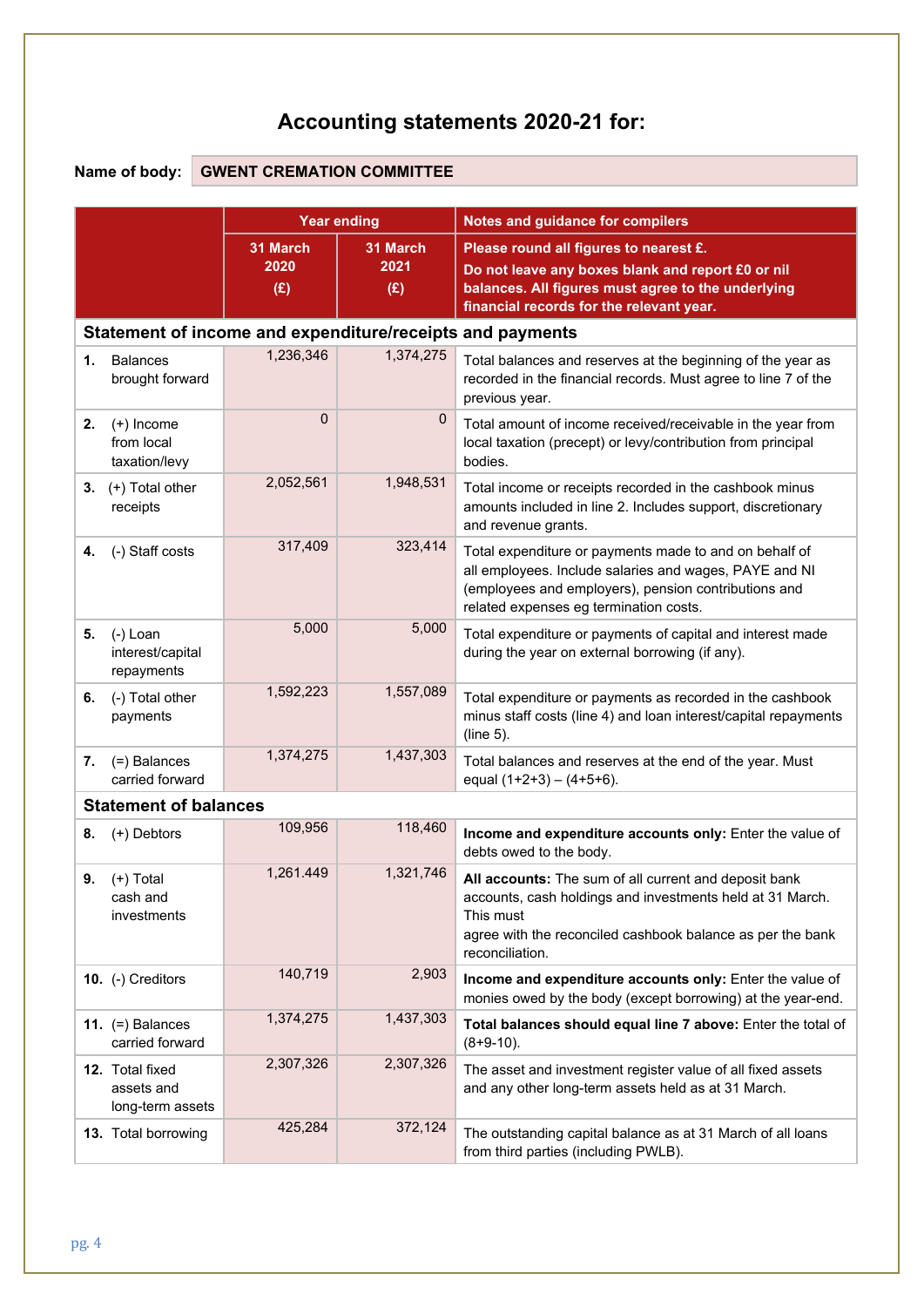# **Annual Governance Statement (Part 1)**

We acknowledge as the members of the Committee, our responsibility for ensuring that there is a sound system of internal control, including the preparation of the accounting statements. We confirm, to the best of our knowledge and belief, with respect to the accounting statements for the year ended 31 March 2021, that:

|                                                                                                                                                                                                                                                                                                                  |            | Agreed? | 'YES' means that the                                                                                                                                                      | <b>PG Ref</b> |
|------------------------------------------------------------------------------------------------------------------------------------------------------------------------------------------------------------------------------------------------------------------------------------------------------------------|------------|---------|---------------------------------------------------------------------------------------------------------------------------------------------------------------------------|---------------|
|                                                                                                                                                                                                                                                                                                                  | <b>Yes</b> | No*     | <b>Council/Board/Committee:</b>                                                                                                                                           |               |
| 1. We have put in place arrangements for:<br>effective financial management during the year;<br>and<br>the preparation and approval of the accounting<br>statements.                                                                                                                                             | C          | о       | Properly sets its budget and<br>manages its money and prepares<br>and approves its accounting<br>statements as prescribed by law.                                         | 6, 12         |
| 2. We have maintained an adequate system of internal<br>control, including measures designed to prevent<br>and detect fraud and corruption, and reviewed its<br>effectiveness.                                                                                                                                   | C          | С       | Made proper arrangements<br>and accepted responsibility for<br>safeguarding the public money<br>and resources in its charge.                                              | 6, 7          |
| 3. We have taken all reasonable steps to assure<br>ourselves that there are no matters of actual or<br>potential non-compliance with laws, regulations and<br>codes of practice that could have a significant<br>financial effect on the ability of the Committee to<br>conduct its business or on its finances. | C          | $\Box$  | Has only done things that it has<br>the legal power to do and has<br>conformed to codes of practice and<br>standards in the way it has done so.                           | 6             |
| 4. We have provided proper opportunity for the<br>exercise of electors' rights in accordance with the<br>requirements of the Accounts and Audit (Wales)<br>Regulations 2014.                                                                                                                                     | C          | C       | Has given all persons interested<br>the opportunity to inspect the body's<br>accounts as set out in the notice of<br>audit.                                               | 6, 23         |
| 5. We have carried out an assessment of the risks<br>facing the Committee and taken appropriate steps to<br>manage those risks, including the introduction of<br>internal controls and/or external insurance cover<br>where required.                                                                            | C          | С       | Considered the financial and other<br>risks it faces in the operation of<br>the body and has dealt with them<br>properly.                                                 | 6, 9          |
| 6. We have maintained an adequate and effective<br>system of internal audit of the accounting records<br>and control systems throughout the year and have<br>received a report from the internal auditor.                                                                                                        | C          | C       | Arranged for a competent person,<br>independent of the financial controls<br>and procedures, to give an objective<br>view on whether these meet the<br>needs of the body. | 6, 8          |
| 7. We have considered whether any litigation,<br>liabilities or commitments, events or transactions,<br>occurring either during or after the year-end, have a<br>financial impact on the Committee and, where<br>appropriate, have included them on the accounting<br>statements.                                | C          | О       | Disclosed everything it should have<br>about its business during the year<br>including events taking place after<br>the year-end if relevant.                             | 6             |
| 8. We have taken appropriate action on all matters<br>raised in previous reports from internal and external<br>audit.                                                                                                                                                                                            | C          | C       | Considered and taken<br>appropriate action to address<br>issues/weaknesses brought to its<br>attention by both the internal and<br>external auditors.                     | 6, 8, 23      |

\* Please provide explanations to the external auditor on a separate sheet for each 'no' response given; and describe what action is being taken to address the weaknesses identified.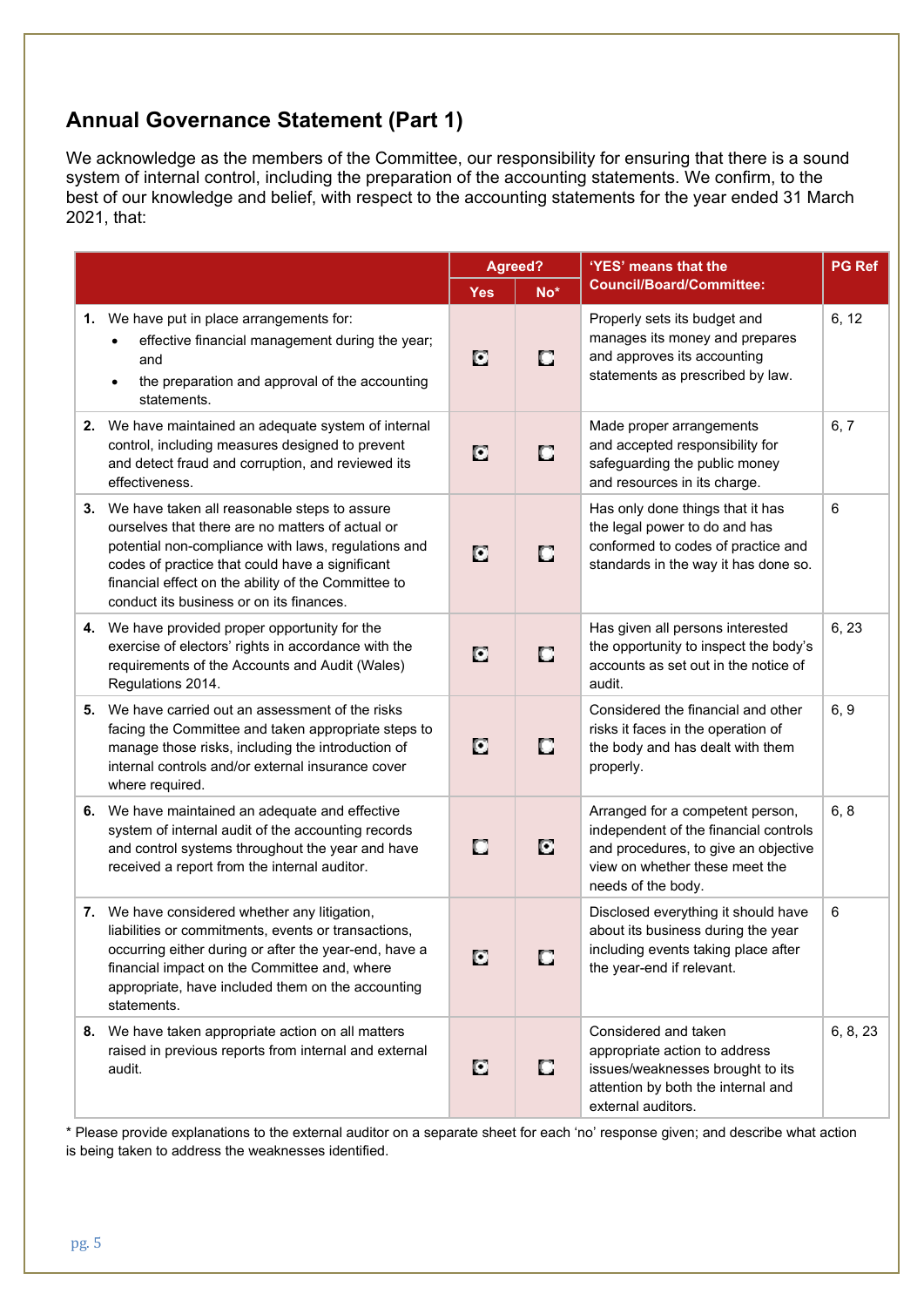# **Additional disclosure notes\***

| The following information is provided to assist the reader to understand the accounting statement and/or the Annual<br><b>Governance Statement</b> |
|----------------------------------------------------------------------------------------------------------------------------------------------------|
| $\mathbf{1}$ .                                                                                                                                     |
|                                                                                                                                                    |
|                                                                                                                                                    |
| 2.                                                                                                                                                 |
|                                                                                                                                                    |
|                                                                                                                                                    |
|                                                                                                                                                    |
| 3.                                                                                                                                                 |
|                                                                                                                                                    |
|                                                                                                                                                    |
|                                                                                                                                                    |

\* Include here any additional disclosures the Council considers necessary to aid the reader's understanding of the accounting statement and/or the annual governance statement.

# **Committee approval and certification**

The Committee is responsible for the preparation of the accounting statements and the annual governance statement in accordance with the requirements of the Public Audit (Wales) Act 2004 (the Act) and the Accounts and Audit (Wales) Regulations 2014.

| <b>Certification by the RFO</b>                                                                                                                                                                   | Approval by the Council/Board/Committee                                                                                                 |  |
|---------------------------------------------------------------------------------------------------------------------------------------------------------------------------------------------------|-----------------------------------------------------------------------------------------------------------------------------------------|--|
| certify that the accounting statements contained in this Annual<br>Return present fairly the financial position of the Committee,<br>and its income and expenditure, or properly present receipts | I confirm that these accounting statements and<br>Annual Governance Statement were approved by the<br>Committee under minute reference: |  |
| and payments, as the case may be, for the year ended<br>31 March 2021.                                                                                                                            | <b>Minute ref:</b>                                                                                                                      |  |
| <b>RFO signature:</b>                                                                                                                                                                             | <b>Chair of meeting signature:</b>                                                                                                      |  |
| <b>Name:</b> Meirion Rushworth                                                                                                                                                                    | Name:                                                                                                                                   |  |
| <b>Date:</b> $26^{th}$ May 2021                                                                                                                                                                   | <b>Date:</b> $26^{th}$ May 2021                                                                                                         |  |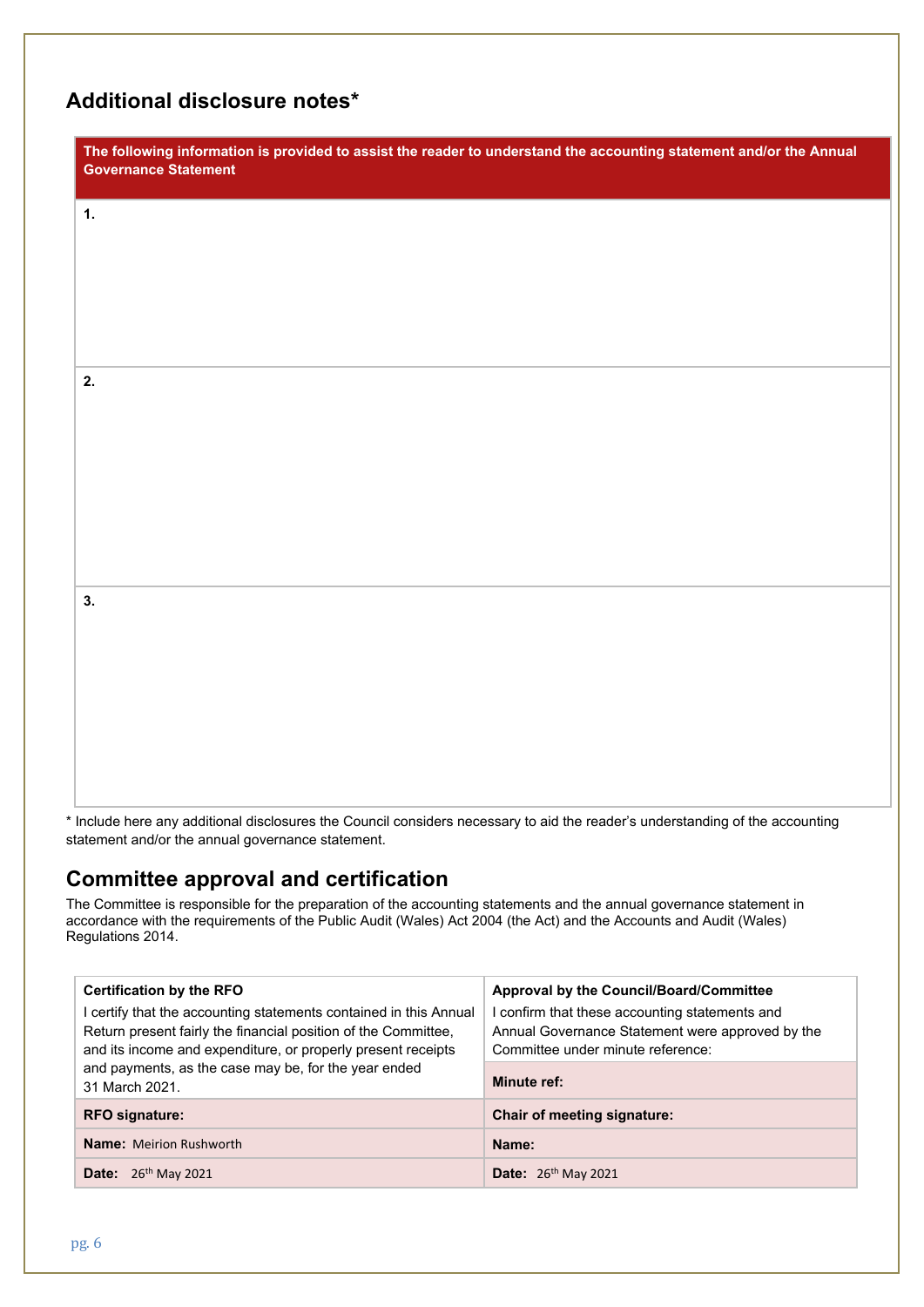# **Auditor General for Wales' Audit Certificate and report**

I report in respect of my audit of the accounts under section 13 of the Act, whether any matters that come to my attention give cause for concern that relevant legislation and regulatory requirements have not been met. My audit has been conducted in accordance with guidance issued by the Auditor General for Wales.

I certify that I have completed the audit of the Annual Return for the year ended 31 March 2021 of:

#### **GWENT CREMATION COMMITTEE**

## **Auditor General's report**

#### **Audit opinion**

[Except for the matters reported below]\* On the basis of my review, in my opinion no matters have come to my attention giving cause for concern that in any material respect, the information reported in this Annual Return:

- has not been prepared in accordance with proper practices;
- that relevant legislation and regulatory requirements have not been met;
- is not consistent with the Committee's governance arrangements; and
- that the Committee does not have proper arrangements in place to secure economy, efficiency and effectiveness in its use of resources.

#### **Other matters arising and recommendations**

I draw the Committee's attention to the following matters and recommendations which do not affect my audit opinion but should be addressed by the body. / There are no further matters or recommendations that I wish to draw to the **Committee's attention.\***

| External auditor's name:                           |       |  |
|----------------------------------------------------|-------|--|
| <b>External auditor's signature:</b>               | Date: |  |
| For and on behalf of the Auditor General for Wales |       |  |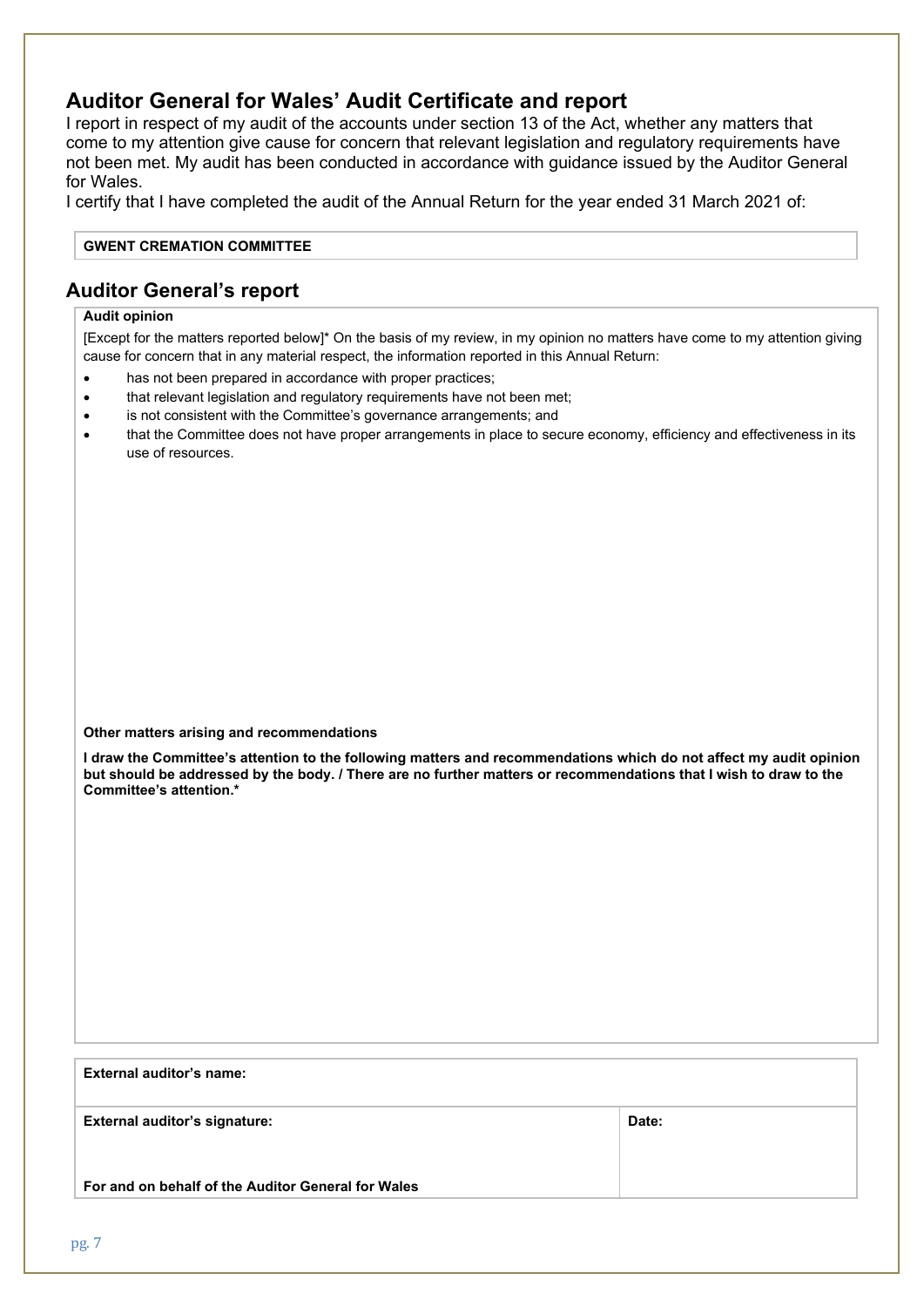# **Annual internal audit report to:**

**Name of body:**

GWENT CREMATION COMMITTEE

The Committee's internal audit, acting independently and on the basis of an assessment of risk, has included carrying out a selective assessment of compliance with relevant procedures and controls expected to be in operation during the financial year ending 31 March 2021.

The internal audit has been carried out in accordance with the Committee's needs and planned coverage. On the basis of the findings in the areas examined, the internal audit conclusions are summarised in this table. Set out below are the objectives of internal control and the internal audit conclusions on whether, in all significant respects, the following control objectives were being achieved throughout the financial year to a standard adequate to meet the needs of the Committee.

|    |                                                                                                                                                                                                     | Agreed?    |        |        |                         | Outline of work undertaken as part of |                                                                                                |
|----|-----------------------------------------------------------------------------------------------------------------------------------------------------------------------------------------------------|------------|--------|--------|-------------------------|---------------------------------------|------------------------------------------------------------------------------------------------|
|    |                                                                                                                                                                                                     | <b>Yes</b> | No*    | N/A    | <b>Not</b><br>covered** |                                       | the internal audit (NB not required if<br>detailed internal audit report presented<br>to body) |
|    | 1. Appropriate books of account have<br>been properly kept throughout the<br>year.                                                                                                                  | D          | $\Box$ | $\Box$ | C                       |                                       |                                                                                                |
|    | 2. Financial regulations have been<br>met, payments were supported by<br>invoices, expenditure was approved<br>and VAT was appropriately<br>accounted for.                                          | C          | $\Box$ | $\Box$ | C                       |                                       |                                                                                                |
| 3. | The body assessed the significant<br>risks to achieving its objectives<br>and reviewed the adequacy of<br>arrangements to manage these.                                                             | $\Box$     | о      | О      | C                       |                                       |                                                                                                |
| 4. | The annual precept/levy/resource<br>demand requirement resulted from<br>an adequate budgetary process,<br>progress against the budget was<br>regularly monitored, and reserves<br>were appropriate. | $\Box$     | $\Box$ | $\Box$ | C                       |                                       | NOT COVERED. LAST<br><b>INTERNAL AUDIT WAS</b><br><b>UNDERTAKEN DURING</b><br>2016/17.         |
| 5. | Expected income was fully<br>received, based on correct prices,<br>properly recorded and promptly<br>banked, and VAT was appropriately<br>accounted for.                                            | $\Box$     | П      | $\Box$ | C                       |                                       |                                                                                                |
|    | 6. Petty cash payments were<br>properly supported by receipts,<br>expenditure was approved and<br>VAT appropriately accounted for.                                                                  | $\Box$     | O      | O      | C                       |                                       |                                                                                                |
| 7. | Salaries to employees and<br>allowances to members were paid<br>in accordance with minuted<br>approvals, and PAYE and NI<br>requirements were properly applied.                                     | $\Box$     | $\Box$ | $\Box$ | C                       |                                       |                                                                                                |
|    | 8. Asset and investment registers<br>were complete, accurate,<br>and properly maintained.                                                                                                           | о          | O      | O      | C                       |                                       |                                                                                                |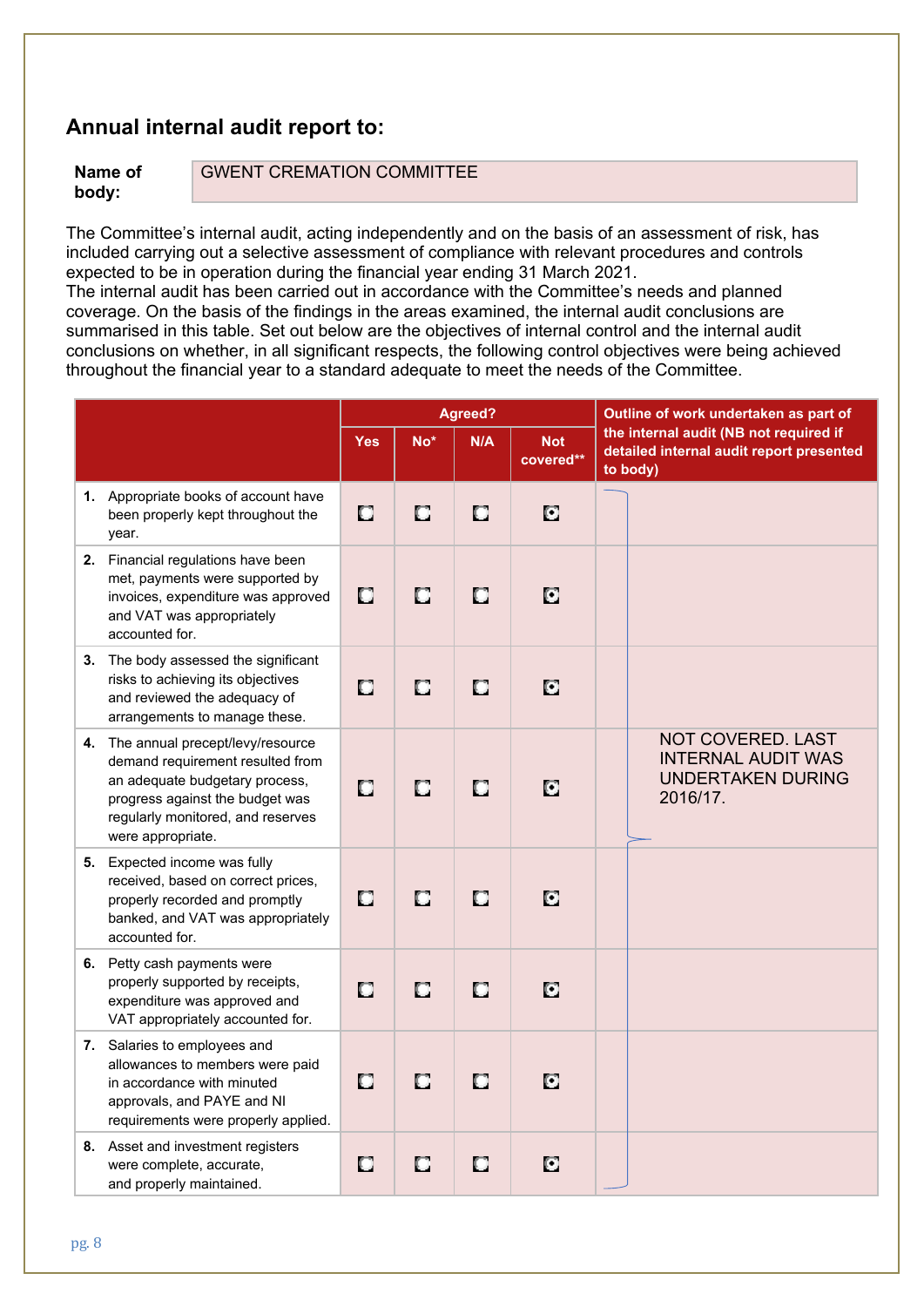|                                                                                                                                                                                                                                                                                                                                               | Agreed?    |       |     |                         | Outline of work undertaken as part of                                                          |  |
|-----------------------------------------------------------------------------------------------------------------------------------------------------------------------------------------------------------------------------------------------------------------------------------------------------------------------------------------------|------------|-------|-----|-------------------------|------------------------------------------------------------------------------------------------|--|
|                                                                                                                                                                                                                                                                                                                                               | <b>Yes</b> | $No*$ | N/A | <b>Not</b><br>covered** | the internal audit (NB not required if<br>detailed internal audit report presented<br>to body) |  |
| Periodic and year-end bank account<br>9.<br>reconciliations were properly carried<br>out.                                                                                                                                                                                                                                                     | о          | о     | П   | C.                      |                                                                                                |  |
| 10. Accounting statements prepared<br>during the year were prepared<br>on the correct accounting basis<br>(receipts and payments/income<br>and expenditure), agreed with the<br>cashbook, were supported by an<br>adequate audit trail from underlying<br>records, and where appropriate,<br>debtors and creditors were properly<br>recorded. | П          | п     | П   | ю                       | <b>SEE ABOVE</b>                                                                               |  |

For any risk areas identified by the Council/Board/Committee (list any other risk areas below or on separate sheets if **needed) adequate controls existed:**

|                      | Agreed?    |       |     |                         | Outline of work undertaken as part of                                                          |  |
|----------------------|------------|-------|-----|-------------------------|------------------------------------------------------------------------------------------------|--|
|                      | <b>Yes</b> | $No*$ | N/A | <b>Not</b><br>covered** | the internal audit (NB not required if<br>detailed internal audit report presented<br>to body) |  |
| 11. Insert risk area | о          | о     | о   | С                       |                                                                                                |  |
| 12. Insert risk area | с          | о     | о   | С                       | <b>SEE ABOVE</b>                                                                               |  |
| 13. Insert risk area | с          | С     | о   | о                       |                                                                                                |  |

\* If the response is 'no', please state the implications and action being taken to address any weakness in control identified (add separate sheets if needed).

\*\* If the response is 'not covered', please state when the most recent internal audit work was done in this area and when it is next planned, or if coverage is not required, internal audit must explain why not.

[My detailed findings and recommendations which I draw to the attention of the Committee are included in my detailed report to the Committee dated **and all all and all and all and all and all and all and all and all and all and all and a** 

#### **Internal audit confirmation**

I/we confirm that as the Committee's internal auditor, I/we have not been involved in a management or administrative role within the body (including preparation of the accounts) or as a member of the body during the financial years 2019-20 and 2020-21. I also confirm that there are no conflicts of interest surrounding my appointment.